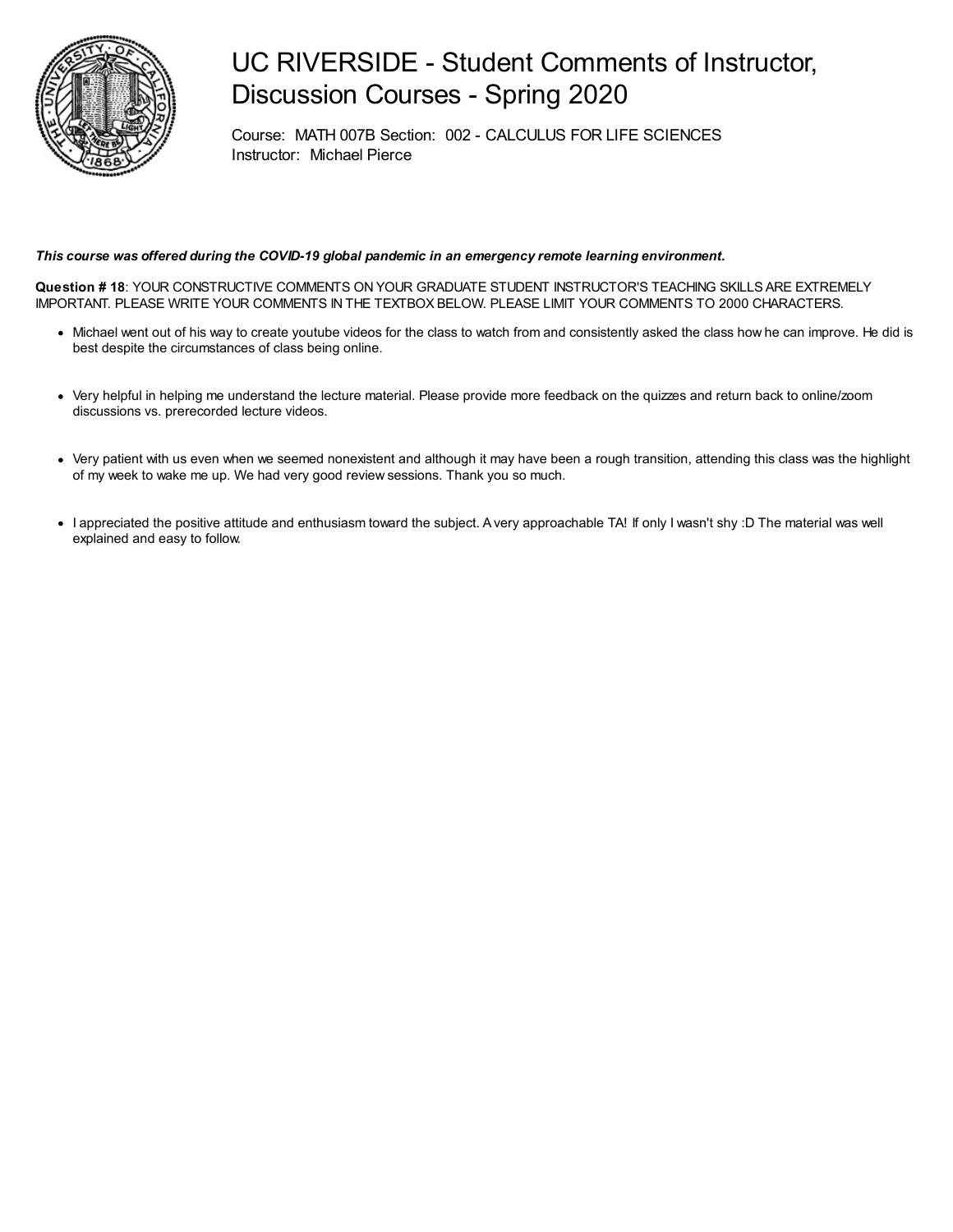

# UC RIVERSIDE - Student Evaluation of Instructor, Discussion Courses - Spring 2020

| Course: MATH 007B Section: 002 - CALCULUS FOR LIFE<br><b>SCIENCES</b><br><b>Instructor: Michael Pierce</b> |                                                                                                                                                | Enrollment: 15<br>Respondents: 5<br>Response Rate: 33% |   |                |                |                |                      |        |                |               | Enrollment: 3803<br>Respondents: 971<br>Response Rate: 26% |      |           | Enrollment: 48863<br>Respondents: 15511<br>Response Rate: 32% |      |           |
|------------------------------------------------------------------------------------------------------------|------------------------------------------------------------------------------------------------------------------------------------------------|--------------------------------------------------------|---|----------------|----------------|----------------|----------------------|--------|----------------|---------------|------------------------------------------------------------|------|-----------|---------------------------------------------------------------|------|-----------|
|                                                                                                            |                                                                                                                                                |                                                        |   |                |                |                | Course               |        |                |               | Department                                                 |      |           | Campus                                                        |      |           |
| Questions                                                                                                  |                                                                                                                                                | 7<br>High                                              | 6 | $\overline{5}$ | $\overline{4}$ | $\overline{3}$ | $\overline{2}$       | Low    |                | 1 N/A Mean SD | % tile                                                     | Mean | <b>SD</b> | $%$ tile                                                      | Mean | <b>SD</b> |
|                                                                                                            | 1 Provides goals and objectives in presentations.                                                                                              | 3                                                      |   | $\sim$         | $\mathbf{1}$   | $\sim$         | $\blacksquare$       |        |                | $6.20$ 1.3    | 56.78                                                      | 6.18 | 1.2       | 58.26                                                         | 6.27 | 1.2       |
|                                                                                                            | 2 Is well prepared and clearly organized.                                                                                                      | 4                                                      |   |                |                |                | $\sim$               |        | $\blacksquare$ | 6.40 1.3      | 63.39                                                      | 6.14 | 1.3       | 69.59                                                         | 6.29 | 1.2       |
|                                                                                                            | 3 Thoroughly understands the subject matter.                                                                                                   | 4                                                      |   |                |                |                |                      |        |                | 6.40 1.3      | 57.00                                                      | 6.38 | 1.1       | 62.50                                                         | 6.42 | 1.1       |
| 4                                                                                                          | Explains the relevancy of the material.                                                                                                        | 3                                                      |   |                |                |                |                      |        | $\blacksquare$ | $6.20$ 1.3    | 54.76                                                      | 6.16 | 1.3       | 58.22                                                         | 6.28 | 1.2       |
|                                                                                                            | 5 Clarifies lecture and readings                                                                                                               | 3                                                      |   |                | -1             | $\sim$         | $\sim$               |        | $\blacksquare$ | 6.00 1.4      | 43.75                                                      | 6.21 | 1.3       | 49.55                                                         | 6.26 | 1.3       |
|                                                                                                            | 6 Encourages me to participate and/or ask questions.                                                                                           | 3                                                      |   |                |                |                |                      |        |                | 6.00 1.4      | 41.96                                                      | 6.22 | 1.3       | 51.31                                                         | 6.27 | 1.3       |
|                                                                                                            | 7 Uses language appropriate to the level of the<br>course.                                                                                     | 4                                                      |   |                |                |                | $\sim$               |        |                | 6.40 1.3      | 53.64                                                      | 6.41 | 1.0       | 61.81                                                         | 6.42 | 1.1       |
|                                                                                                            | 8 Gives useful feedback on assignments and exams.                                                                                              | 3                                                      |   |                |                | $\sim$         | $\sim$               |        | $\sim$         | 6.20 1.3      | 57.50                                                      | 6.07 | 1.4       | 63.21                                                         | 6.17 | 1.4       |
|                                                                                                            | 9 Effectively manages the classroom environment                                                                                                | 3                                                      |   |                |                | $\sim$         | $\sim$               |        | 1              | $6.25$ 1.5    | 52.78                                                      | 6.24 | 1.3       | 59.23                                                         | 6.29 | 1.3       |
|                                                                                                            | 10 Motivates me to do my best.                                                                                                                 | 3                                                      |   |                | $\mathcal{P}$  |                |                      |        |                | 5.80 1.6      | 40.52                                                      | 6.09 | 1.3       | 46.68                                                         | 6.15 | 1.4       |
|                                                                                                            | 11 Is accessible and helpful during office hours.                                                                                              | 3                                                      |   |                |                |                |                      |        | 1              | $6.25$ 1.5    | 53.64 6.37                                                 |      | 1.1       | 54.44                                                         | 6.37 | 1.2       |
|                                                                                                            | 12 ls approachable - has a demeanor that encourages<br>interaction.                                                                            | 4                                                      |   |                |                | $\sim$         | $\sim$               | $\sim$ | $\blacksquare$ | 6.40 1.3      | 60.53                                                      | 6.31 | 1.2       | 66.88                                                         | 6.31 | 1.3       |
|                                                                                                            | 13 Encourages and respects diverse perspectives.                                                                                               | 4                                                      |   |                |                |                |                      |        |                | 6.40 1.3      | 52.04                                                      | 6.41 | 1.1       | 60.86                                                         | 6.44 | 1.1       |
|                                                                                                            | 14 Appropriately handles sensitive situations and/or<br>inappropriate student comments.                                                        | 3                                                      |   |                |                | $1 - -$        |                      | $\sim$ | 1.             | $6.25$ 1.5    | 39.77                                                      | 6.37 | 1.1       | 54.43                                                         | 6.43 | 1.1       |
|                                                                                                            | 15 Creates and maintains a tolerant learning<br>environment.                                                                                   | 3                                                      |   |                |                |                |                      |        | 1              | $6.25$ 1.5    | 41.84 6.40                                                 |      | 1.1       | 50.76                                                         | 6.43 | 1.1       |
|                                                                                                            | 16 Command of English language does not impede my<br>learning the material. (This question is not<br>applicable in foreign language sections.) | 4                                                      |   |                |                |                |                      |        |                | 6.40 1.3      | 51.04 6.52                                                 |      | 1.0       | 64.32                                                         | 6.48 | 1.1       |
|                                                                                                            | 17 Overall, is an effective teacher.                                                                                                           | 4                                                      |   |                | $\mathbf{1}$   | $\sim$         | $\sim$ $ \sim$ $  -$ |        | $\blacksquare$ | 6.40 1.3      | 60.17 6.24                                                 |      | 1.2       | 68.09                                                         | 6.29 | 1.2       |

\* The number of N/A is not included in the Mean and S.D. calculation.

*This course was offered during the COVID-19 global pandemic in an emergency remote learning environment.*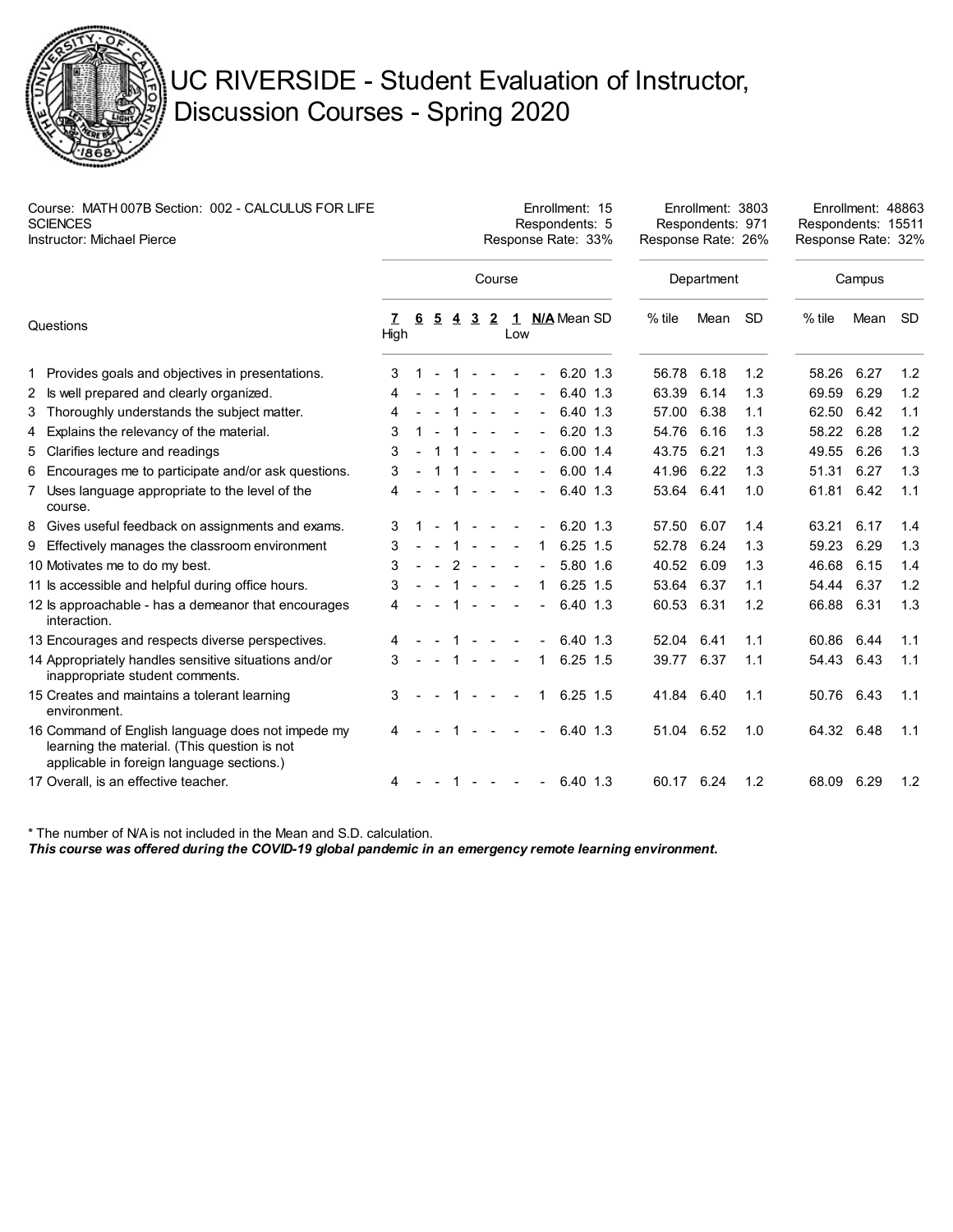

## UC RIVERSIDE - Student Comments of Instructor, Discussion Courses - Spring 2020

Course: MATH 007B Section: 003 - CALCULUS FOR LIFE SCIENCES Instructor: Michael Pierce

#### *This course was offered during the COVID-19 global pandemic in an emergency remote learning environment.*

**Question # 18**: YOUR CONSTRUCTIVE COMMENTS ON YOUR GRADUATE STUDENT INSTRUCTOR'S TEACHING SKILLS ARE EXTREMELY IMPORTANT. PLEASE WRITE YOUR COMMENTS IN THE TEXTBOX BELOW. PLEASE LIMIT YOUR COMMENTS TO 2000 CHARACTERS.

- Mike was a great TA and was extremely helpful in many ways. He went out of his way to help the students, with not only the material but helping navigate and adjust to the new online learning environment.
- Michael Pierce was always concerned with how we were doing and focused on what we needed. One of the best TAs I've ever had, I wish I had been able to have this class in person.